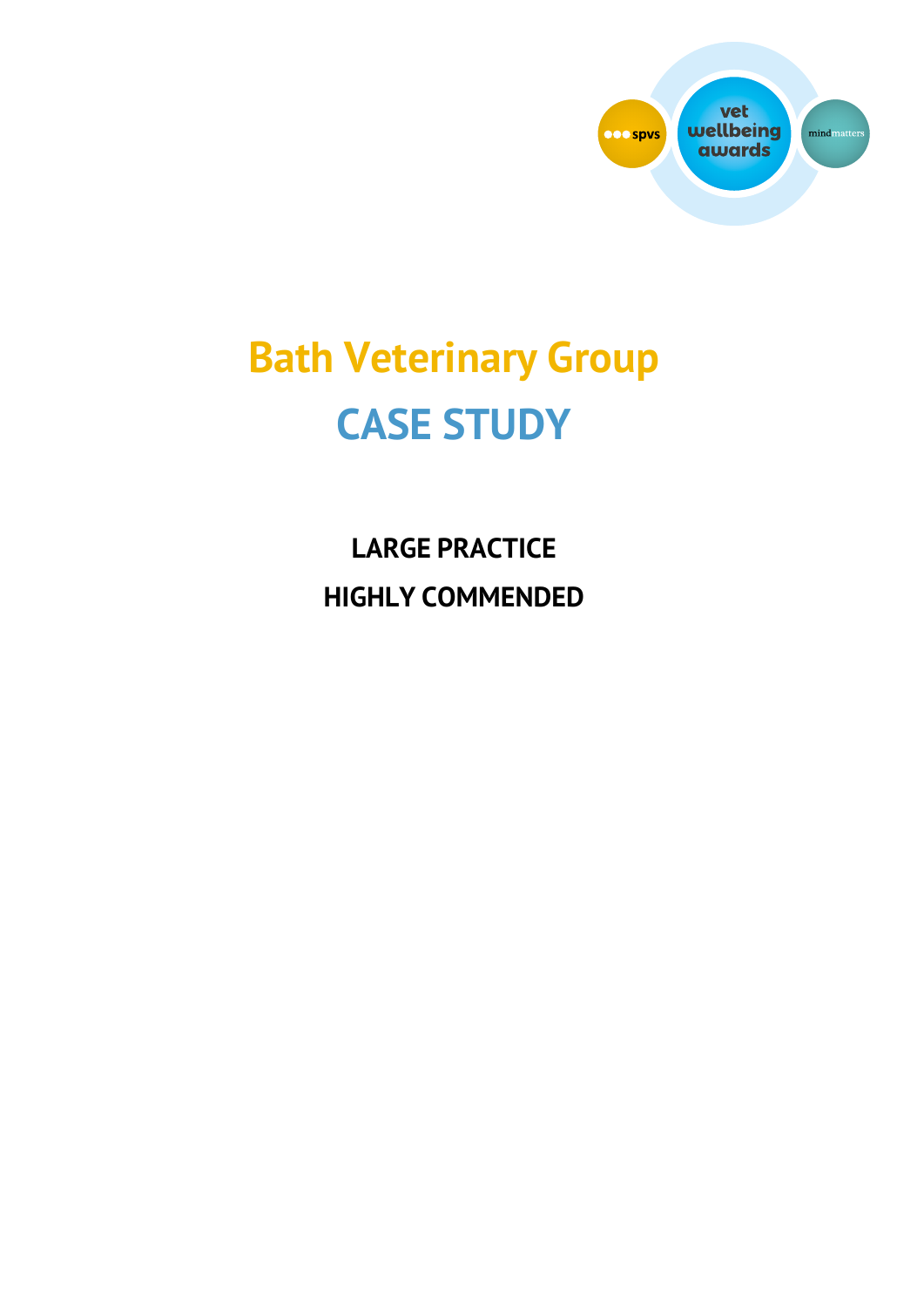# **1.** Promoting physical and psychological health at work

Promoting colleagues' physical and psychological health at work supports wellbeing.

**1.1** What health and safety policies and procedures are in place in your practice? *Give brief details and an example* 

All staff are made aware of the company H&S policy, this is reviewed on an annual basis. All new employees have a H&S induction and have access to all H&S policies,risk assmt, H&S handbook. All staff complete H&S training on-line including manual handling, firs safety, slips trips falls. All accidents are recorded and reviewed annually. We have trained first aiders and fire wardens.

**1.2** What health initiatives are promoted by the practice (e.g healthy eating, exercise, relaxation, access to natural light and fresh air)? *Give brief details and an example* 

Activities are planned throughout the year to encourage exercise, relaxation and connecting with others (yoga, football, rugby, basketball, reflexology). In March a team ran Bath half marathon and raised money for Vetlife.We also have a Christmas party and Summer BBQ. We are also organising a craft evening. These events are funded by the practice. All staff are encouraged to take their breaks, we have an outdoor seating area and staff can bring their dogs into work. We also have a quiet corner for staff to have quiet time away from the practice. All employees have access to discounted gym membership and cycle to work scheme. Vets have private healthcare.

**1.3** Is awareness of mental health promoted by the practice, and how? *Give brief details and an example* 

Most of our staff have attended Wellbeing and resilience training. We have Vetlife and MH posters displayed around the practice. We also have information available on how to support colleagues if they are suffering with anxiety/depression. We have 6 Wellbeing Champions across the group. The company has funded counseling sessions for some employees, access to Occupational Health is also available. We have a quiet corner for anyone wanting to relax in a quiet and private area of the hospital. We have 8 Mental Health First Aiders within the company, this 2 day course was funded by the company. We are taking part in the RCVS pilot of Schwartz rounds to understand how some of our cases/clients impact our teams. We talk openly about mental health and line managers support their teams.

**1.4** What stress management initiatives are promoted by the practice? *Give brief details and an example* 

We organise a number of events/activities (as above) to encourage the 5 steps to wellbeing. The management team are approachable and will help support the teams wherever possible. If it is a particularly busy day, the line managers will seek help from other surgeries.

All staff are encouraged to speak to their line manager if they are feeling stressed/tired. Workload and working hours are discussed at annual appraisals and interim reviews. We have introduced bathroom boxes - different products are available to help you feel fresh and reduce stress during the day. We have a flexible working policy and encourage a good work/life balance. Unpaid leave and sabbaticals are also considered and approved. Stress risk assessments are also carried out where appropriate.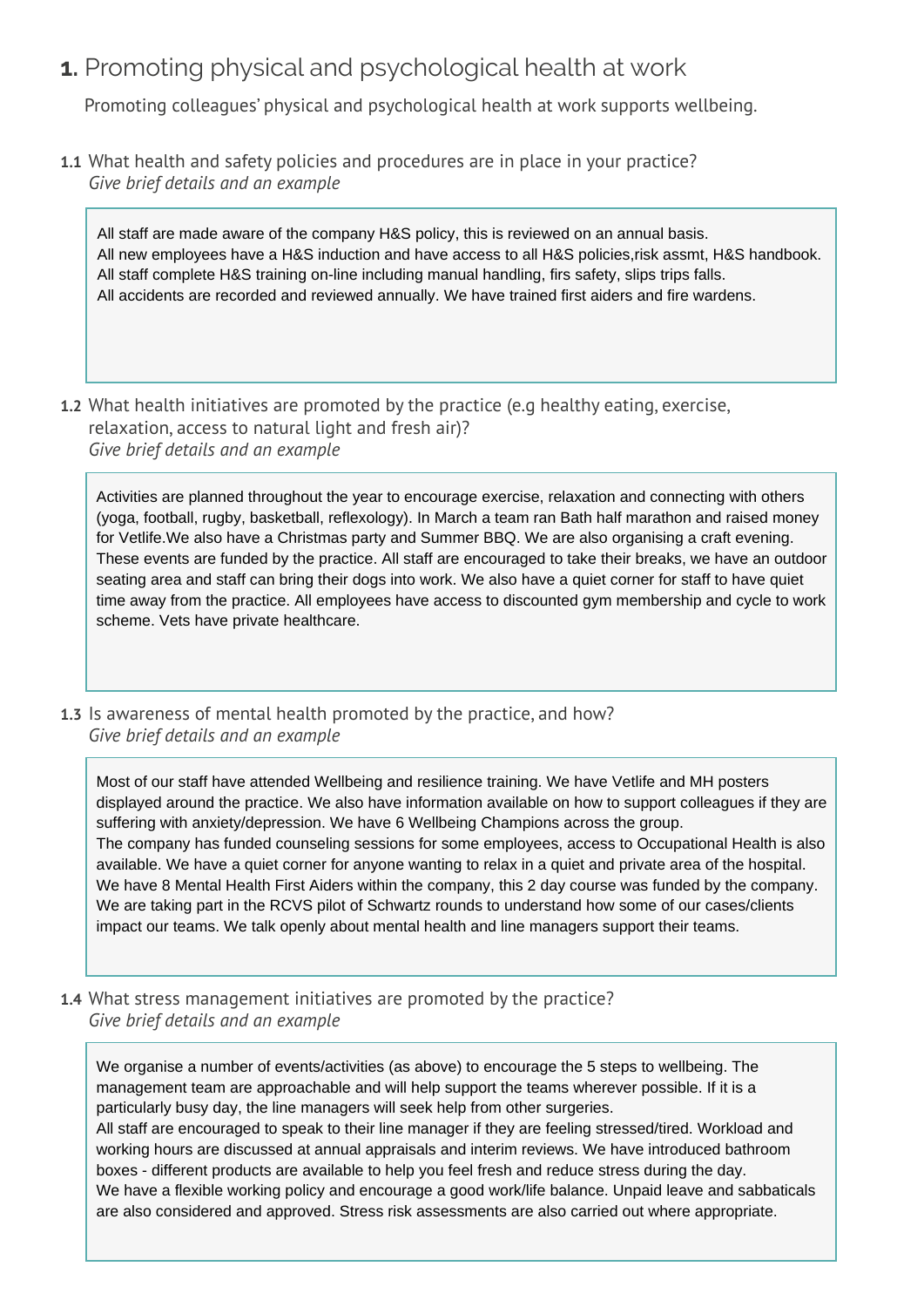**1.5** Are colleagues supported during extended sickness absence and on return to work? *Give brief details and an example* 

HR or line managers maintain regular contact with the team member. Contact is made at least on a weekly basis to discuss the employees condition and to discuss any work related matters. The method of contact and frequency is discussed and agreed with the staff member. A return to work interview is mandatory for all sickness absence. The reasons for absence are discussed in detail. The practice will consider adjustments to their role and working hours. A physio has visited the practice and offered discounted tx. One of our vets was absent due to anxiety/depression. A phased return was agreed and she then requested a permanent change in working pattern. This was agreed within a 3 month period. The vet is happier with her new working hours and her mental heath and attendance has improved.

**1.6** Any additional comments on support of physical and mental health within your practice? *(maximum 150 words)* 

The practice understands the importance of good physical and mental health and how this can affect productivity and attendance in the work place. We encourage and fund various activities to help promote activity and good mental health.We recently arranged 'stay interviews' to understand the level of employee satisfaction and engagement. During the interviews staff were asked for any suggestions on improvements that could be made within the workplace. We believe employees want to work in an environment that cares about their needs and feelings. We are currently preparing a report to give everyone feedback from the stay interviews. We are soon introducing Schwartz rounds, this is a reflective practice forum for staff to discuss the emotional aspects of caring for patients and dealing with clients. The rounds has been proven to reduce stress and isolation of staff within the NHS. We are encouraging staff that are interested in more environmentally sustainable ways to work to forward their ideas.

### **2.** Relationships at work

Co-operation, information sharing, and supportiveness among colleagues are important not just for effective working but also contribute to wellbeing. Good relationships among colleagues can also help people to cope with stressful aspects of their work.

**2.1** Do colleagues have opportunities to take *shared* breaks together during the working day? *If you do not employ any of the job roles listed below, please tick not applicable* 

|  |  | Vets: $\bullet$ yes $\circ$ sometimes $\circ$ no $\circ$ not applicable                      |
|--|--|----------------------------------------------------------------------------------------------|
|  |  | Nurses: $\odot$ yes $\odot$ sometimes $\odot$ no $\odot$ not applicable                      |
|  |  | Reception staff: $\bigcirc$ yes $\bigcirc$ sometimes $\bigcirc$ no $\bigcirc$ not applicable |
|  |  | Support staff: $\bigcirc$ yes $\bigcirc$ sometimes $\bigcirc$ no $\bigcirc$ not applicable   |

**2.2** Does the practice provide opportunities for colleagues to spend time together outside work, if they wish? Do these involve activities to suit different interests and preferences (e.g. people who might prefer to avoid alcohol)? *Give brief details*

As above - Activities are planned throughout the year to encourage exercise, relaxation and connecting with others eg yoga, football, rugby, basketball, reflexology sessions. In March a team ran a half marathon and raised money for Vetlife. We also have a Christmas party and Summer BBQ. All of these events are funded by the practice. We are also looking into organising a book club and craft event. We have a staff Facebook group (closed) for staff to organise their own social events too. Some team members regularly meet for a run (with their dogs!). A Halloween party was organised by one of our vets and nurses.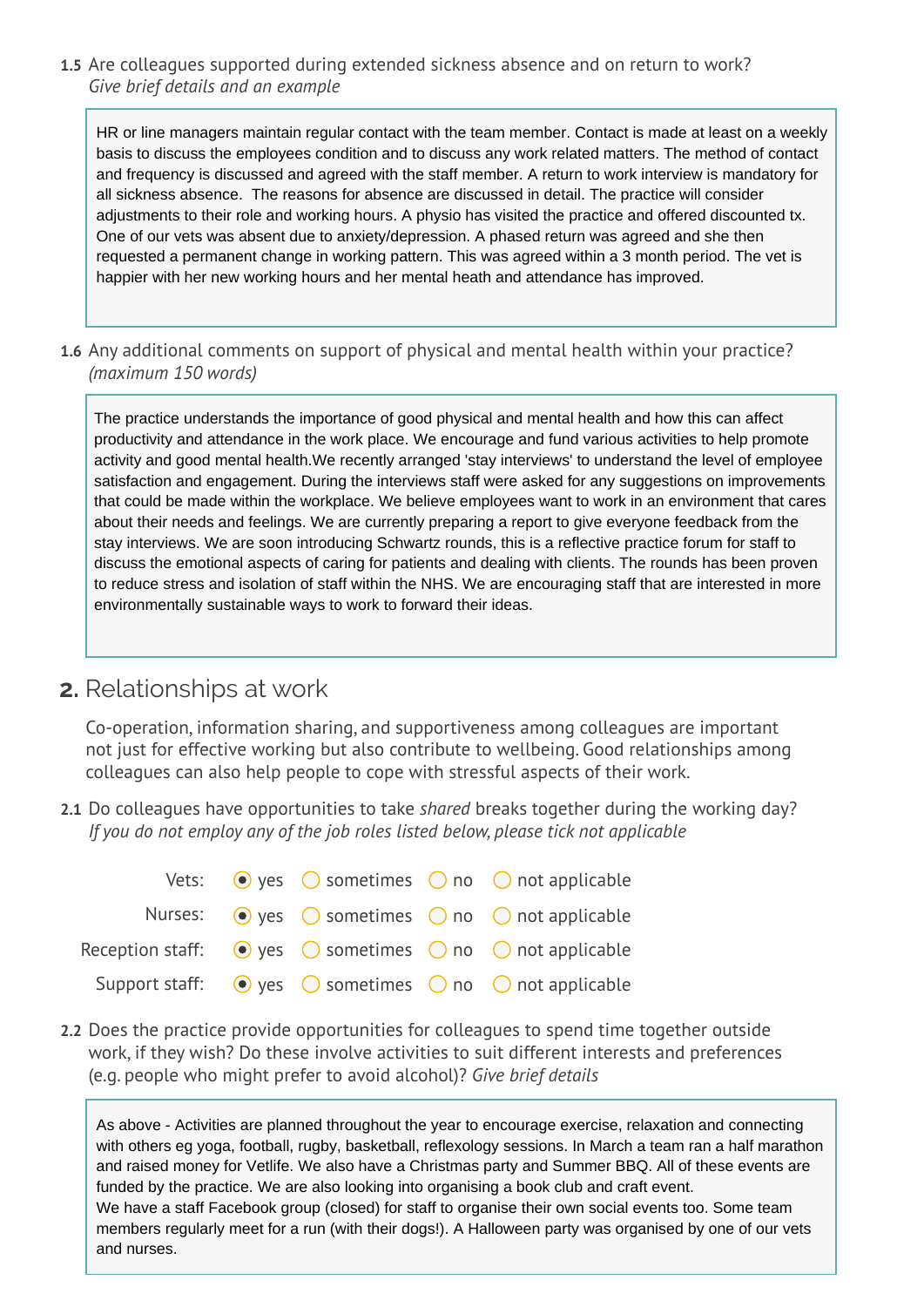**2.3** What mechanisms are used to identify and address any difficulties or conflict between colleagues? *Give brief details and an example* 

Line managers regularly meet with their teams, they also meet on a 1:1 basis. We carry out a 360 degree review process for appraisals. The management team have received training in people management and having difficult conversations. Teams are encouraged to speak to their manager if they are having any difficulties at work. Informal or formal complaints are investigated and dealt with appropriately. We recently introduced a staff respect charter to encourage a supportive working environment as we felt the teams were not working collaboratively.

**2.4** Does the practice have a clear policy relating to harassment and bullying at work, including processes for managing allegations of harassment or bullying? *Give brief details and an example* 

We have an Anti-Harassment/Bullying policy. We are committed to ensuring equal opportunities and fair treatment in the work place. Managers and the HR team will treat all complaints of harassment or bullying seriously, investigate them promptly,efficiently and in confidence.

A complaint was received regarding misconduct in the workplace. The complaint was fully investigated and witness statements taken. The matter was discussed with the employee and dealt with accordingly. Training was also offered. All staff are aware that any bullying/harassment will not be tolerated.

**2.5** Any additional comments on support of relationships within your practice? *(maximum 150 words)*

We encourage social events and recognise the benefits of good working relationships. We have a gratitude book in our staff room, this is an opportunity for staff to say thank you to their colleagues. We also have an employee of the month award. The winner is announced to all staff and the employee receives a small gift.

On International Day of Happiness we asked all staff to write an anonymous note to a colleague explaining why they enjoy working with them and how they inspire you in the work place. This help build some relationships within the team and the feedback was positive so we will be organising the event again next year.

### **3.** Communication at work

Ensuring that colleagues are informed about what is happening at work, and are able to have a say in how work is carried out, contribute to wellbeing. Effective communication is particularly important during periods of change at work.

**3.1** Do colleagues meet regularly – i.e. daily or weekly – to discuss day-to-day work matters? *Give brief details and an example* 

A breakfast meeting is held at 8.45am Mon - Fri to discuss the workload for the day and any client related queries. Daily ward rounds are held to discuss inpatient care- first opinion and referral vets/nurses attend. Our clinical care committee meet monthly to discuss clinical procedures.

Mortality and morbidity meetings are held.

We have regular team meetings; nurse meetings (every 3mths), vet meetings (4-6mths), admin meetings (2-3wks), surgery reps meetings (bimonthly), directors meetings (monthly), individual surgery meetings (monthly), reception meetings(monthly), referral meeting (2-3mth).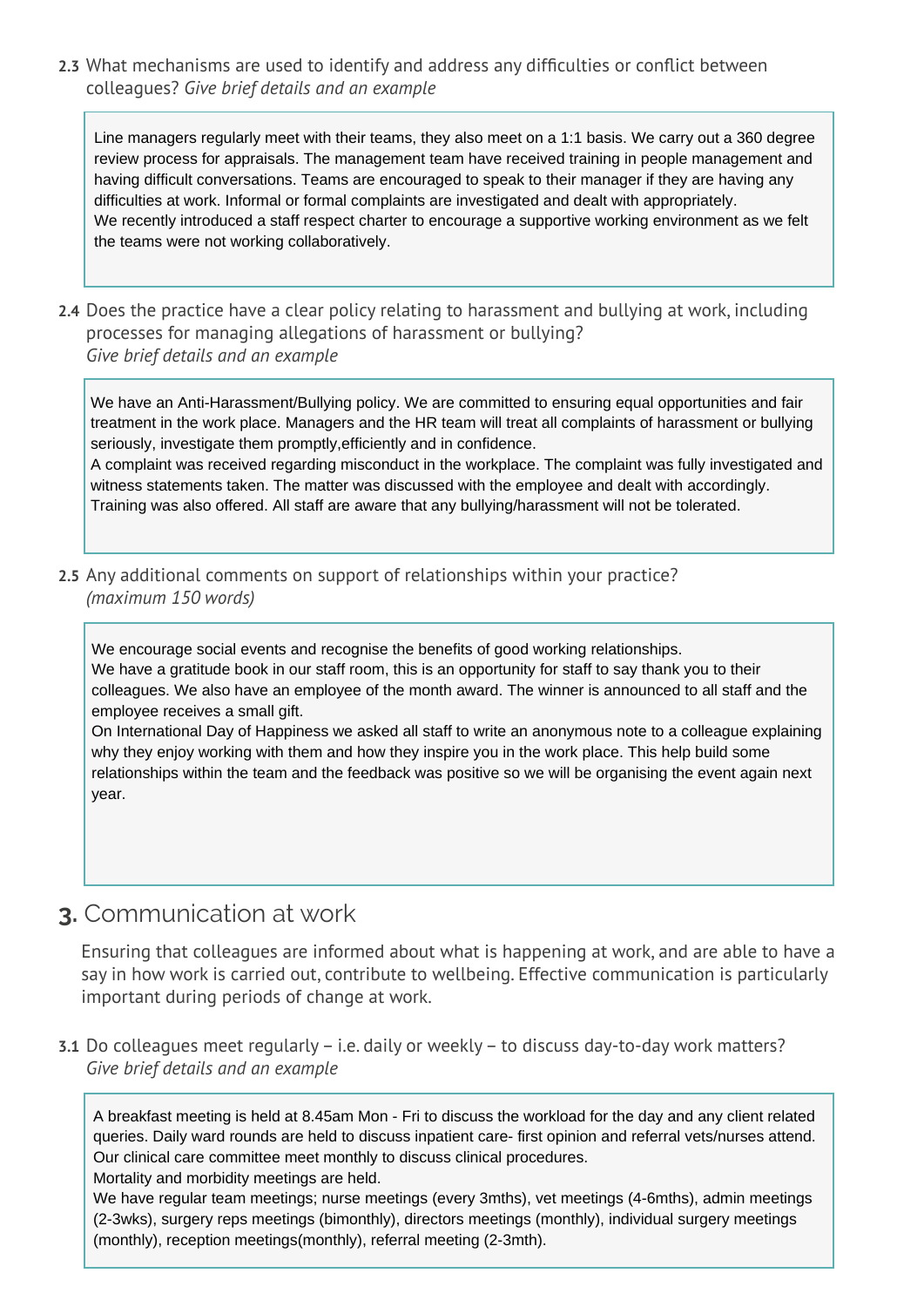**3.2** In the last six months, approximately how many meetings have been held at work for the following groups? *Specify number, or write n/a if not applicable.*

| Vets: $ 2$             |  |
|------------------------|--|
| Nurses: 2              |  |
| Reception staff: $ 2 $ |  |
| Support staff: 2       |  |

**3.3** Apart from meetings, what other communication channels for colleagues are used in the practice? *Give brief details and an example* 

Telephone - including internal connection system, Work emails (Outlook), Internal PM system (Voyager),Private Facebook group, Whatsapp groups Daily rounds and breakfast meeting Staff can put a note in the suggestion box (anonymously), the comments are discussed at the Practice Management meeting and feedback is given in writing for all staff to view. We also send a monthly bulletin to all staff with practice news and events.

**3.4** Are all members of the practice team able to have a say in how work is carried out? *Give brief details and an example* 

Staff are encouraged to submit any suggestions/improvements within the practice. We have a suggestion box in the practice and the comments are discussed at the monthly management meeting. The management team will listen to any suggestions from their team and discuss any change in protocols.The Clinical Care Committee discuss ways to improve clinical protocols and any adverse reactions.

**3.5** How do you communicate with staff on extended absence (e.g parental leave, sickness)? *Give brief details and an example* 

HR or line managers will maintain contact during any extended period of absence. The method of contact is agreed with the staff member but it is usually via email. It is important that the team member has a return to work meeting and they are informed of any changes within the work place as this will help their return to work go more smoothly. HR maintained contact with a receptionist while on maternity leave, she was given refresher training on her return to work and a risk assessment was carried out due to her experiencing some back pain, this also helped her feel more supported.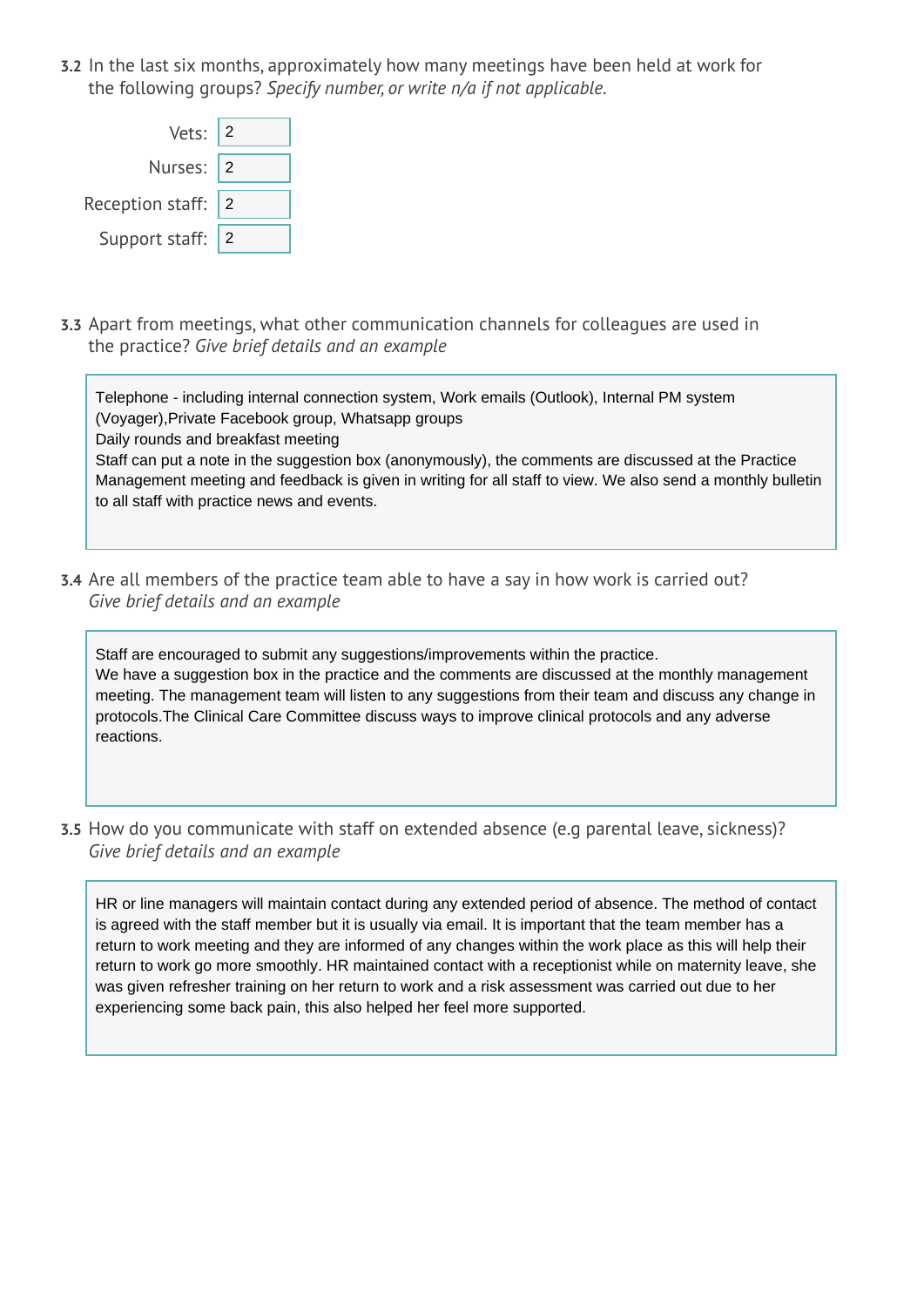**3.6** Any additional comments on support of effective communication within your practice? *(maximum 150 words)*

Effective communication is important to maintain good customer service, excellent clinical standards and improve team relationships. There are various ways to communicate within the practice and team meetings are held regularly. Minutes from team meetings are available on the PM system so all staff can refer to the notes.

We recently asked our vets how they would like us to communicate 'housekeeping' points, it was suggested that a monthly staff newsletter is sent via email. This was introduced in November. Our PM holds a meeting every 6 -8 weeks with a representative from each site, this has helped improve communication and gives teams an opportunity to meet staff from other areas of the business.

# **4.** Career development

Support for professional and career development, such as supervision, training, and constructive feedback on performance, are important both for effectiveness at work and wellbeing.

**4.1** How often are appraisals carried out for colleagues in the following groups? *If you do not employ any of the job roles below, please write 'not applicable'.*

| New Graduate Vets:                | Annually |
|-----------------------------------|----------|
| <b>Student Veterinary Nurses:</b> | Annually |
| Vets:                             | Annually |
| Nurses:                           | Annually |
| Reception staff:                  | Annually |
| Support staff:                    | Annually |

**4.2** Is induction support provided for new colleagues in the following groups? *If you do not employ any of the job roles listed below, please tick not applicable* 

|                                                                        |  | Vets: $\bullet$ yes $\circ$ no $\circ$ not applicable            |
|------------------------------------------------------------------------|--|------------------------------------------------------------------|
|                                                                        |  | Nurses: $\odot$ yes $\odot$ no $\odot$ not applicable            |
|                                                                        |  | Reception staff: $\bullet$ yes $\circ$ no $\circ$ not applicable |
|                                                                        |  | Support staff: $\bullet$ yes $\circ$ no $\circ$ not applicable   |
| Staff returning from absence:<br>(e.g illness, parental leave, travel) |  | $\bullet$ yes $\circledcirc$ no $\circledcirc$ not applicable    |
| Locum/temporary staff: $\bullet$ yes $\circ$ no $\circ$ not applicable |  |                                                                  |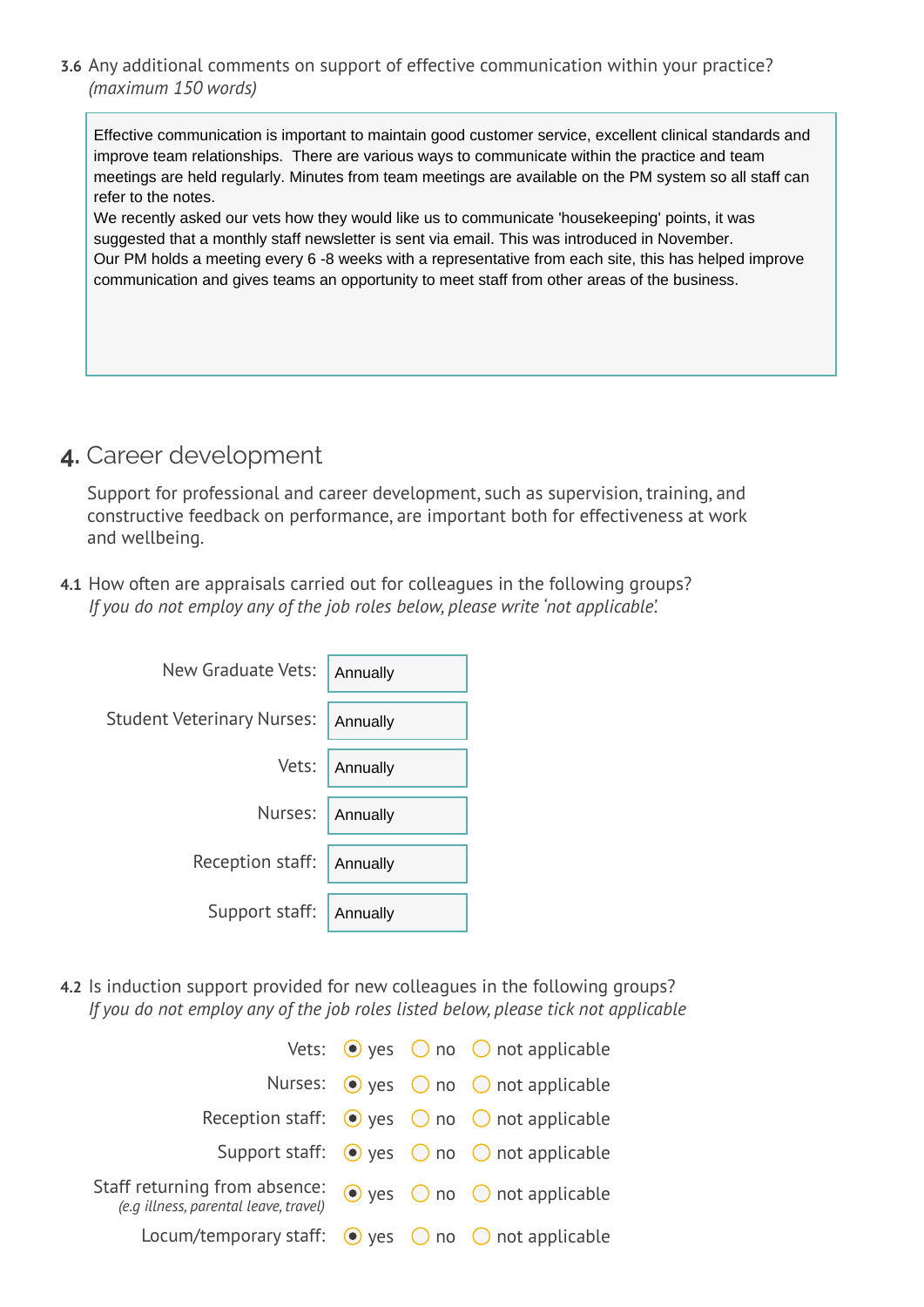**4.3** Are there any mentorship schemes or other support schemes in place for staff? If so, which groups? (e.g new graduates) *Give brief details*

| We have a 2 year new graduate vet scheme. The vet spends the first month of employment off of the rota |
|--------------------------------------------------------------------------------------------------------|
| and has a thorough induction into the practice. They have a dedicated clinical coach who helps support |
| them with their clinical skills. They also attend 10 CPD days per annum.                               |

We employ 4 student nurses. They have a nominated clinical coach and receive regular inhouse training. We also have a Nurse Academy for newly qualified nurses and Nurse Refresher scheme for nurses returning to the profession after a period of absence.

**4.4** Does the practice support relevant clinical development training for colleagues in the following groups?

*If you do not employ any of the job roles listed below, please tick not applicable. For each group where you have answered yes, give an example* 

Vets:  $\odot$  yes  $\odot$  no  $\odot$  not applicable

We have a CPD policy and encourage a culture of CPD and employee development. Training and development opportunities are discussed at annual appraisals. Vets are given a £1200 per annum/ 5 days CPD allowance. We also consider CPD applications for further study/certificate applications. Referral vets are entitled to £2000 per annum for CPD. We arrange regular lunch and learns (eg Alphaxan, Dental training, Royal Canin, Suturing, Galliprant, Cytopoint). We have a number of vets studying for certificates eg ECC and BSAVA Medicine cert.

We also arrange evening CPD/meetings for vets.

```
Nurses: \odot yes \odot no \odot not applicable
```
Nurses are given an annual CPD budget of £550/3 days.

We organise regular lunch and learns (eg K laser training, bandaging angels and First Aid)

Training and development is discussed at appraisals.

Training agreements are available for further study/ certificates.

A nurse at our cat clinic recently enrolled onto a Feline Behaviour certificate and signed a 1 year training agreement with the practice. We also arrange evening CPD/meetings for nurses.

Receptionists:  $\odot$  yes  $\odot$  no  $\odot$  not applicable

Support staff are entitled to £100 CPD allowance. Training and development needs are discussed at appraisals and interim reviews. Receptionists are required to attend 2 days training with Onswitch - this covers customer care and telephone training.

We organise regular lunch and learns (within the last 6 months - Royal Canin, Nexguard Spectra,animal handling, first aid and Petplan insurance).

Receptionists have also attended wellbeing & resilience training and managing difficult conversations.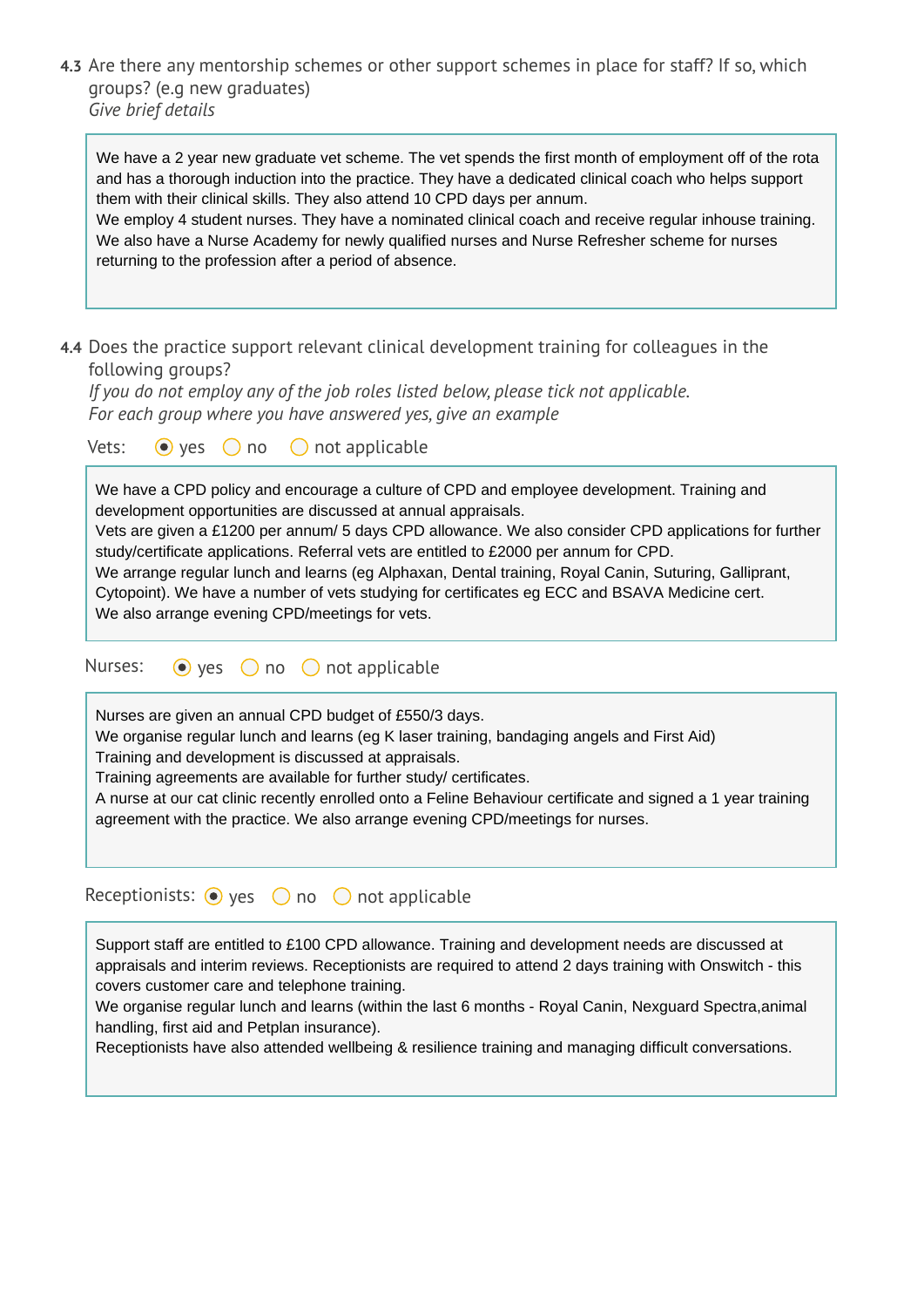**4.5** Does the practice support relevant non-clinical development training for colleagues in the following groups?

*If you do not employ any of the job roles listed below, please tick not applicable. For each group where you have answered yes, give an example* 

| Vets:<br>$\bullet$ yes $\circ$ no $\circ$ not applicable                                                                                                                                                                                                                                                                                                                                                                                                                                                                           |
|------------------------------------------------------------------------------------------------------------------------------------------------------------------------------------------------------------------------------------------------------------------------------------------------------------------------------------------------------------------------------------------------------------------------------------------------------------------------------------------------------------------------------------|
| Vets have attended wellbeing and resilience training. We are also arranging for some of our vets to attend<br>the VDS Managing difficult conversations training.<br>Inhouse training includes health and safety, fire training, insurance training, debt protocols.<br>Senior vets have attended appraiser training.<br>Clinical coaches have attended coaching training.<br>Some of our vets have attended Mental First Aid training (2 day course). Practice Manager and Clinical<br>Directors attended SPVS congress last year. |
| Vet Nurses:<br>$\bullet$ yes $\circ$ no $\circ$ not applicable                                                                                                                                                                                                                                                                                                                                                                                                                                                                     |
| Nurses have attended wellbeing and resilience training. We are also arranging for some of our nurses to<br>attend the VDS Managing difficult conversations training.<br>Inhouse training includes health and safety, fire training, insurance training, debt protocols.<br>Senior nurses have attended appraiser training.<br>Clinical coaches have attended coaching training.<br>Some of our nurses have attended Mental First Aid training (2 day course).                                                                      |
| Reception staff:<br>$\bullet$ yes $\circ$ no $\circ$ not applicable                                                                                                                                                                                                                                                                                                                                                                                                                                                                |
| Reception staff have attended wellbeing and resilience training. Our senior receptionists have attended the<br>VDS Managing difficult conversations training.<br>Inhouse training includes health and safety, fire training, insurance training, debt protocols, taking<br>payments with confidence, the exceptional receptionist. Senior receptionists will be attending SPVS<br>congress.<br>Senior receptionists have attended appraiser training.                                                                              |
| $\bullet$ yes<br>Support staff:<br>not applicable<br>no<br>$\left( \quad \right)$                                                                                                                                                                                                                                                                                                                                                                                                                                                  |
| Support staff have attended wellbeing and resilience training. Senior managers have attended the VDS<br>Managing difficult conversations training.<br>Inhouse training includes health and safety, fire training, insurance training, debt protocols.<br>Management team have attended appraiser training. PM and one Clinical Director will be attending SPVS<br>congress.<br>HR Manager has completed CIPD training and attendance management training.                                                                          |

**4.6** How are good performance and colleagues' achievements recognised by the practice? *Give brief details and an example* 

We have an 'employee of the month award'. The nominations are made anonymously and the employee receives a small gift and email from the Directors to recognise their efforts.

If a member of the team passes an exam an email/gift is sent to say congratulations and their pay is also reviewed.

Positive client reviews are sent to all staff.

We have a gratitude book in the staff room for staff to leave comments regarding their colleagues. We offer a prize to practices with the most improved mystery shopping score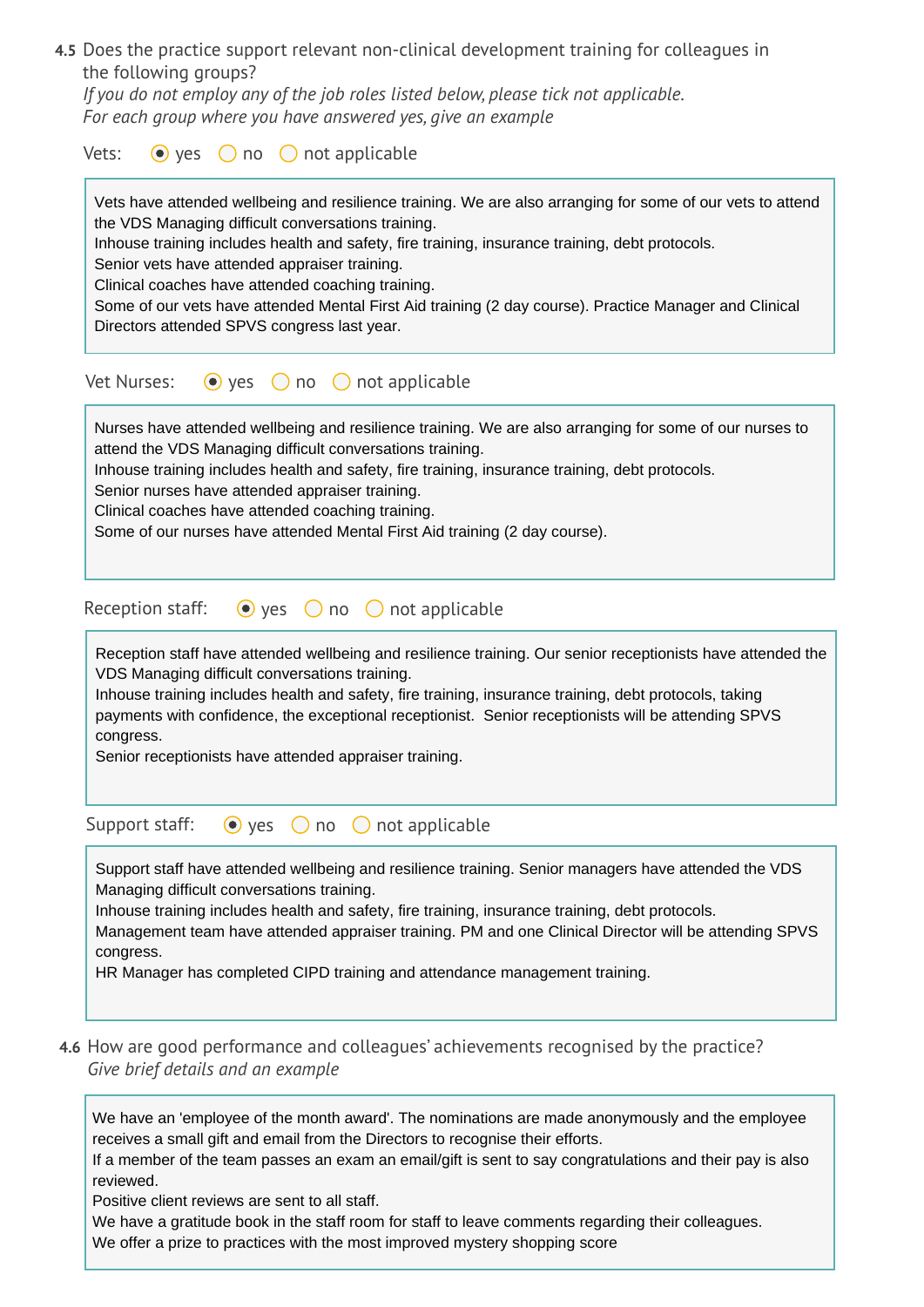**4.7** Any additional comments on support of professional and career development within your practice? *(maximum 150 words)*

All of our vacancies are advertised internally and we encourage progression within our teams. Career development and training is discussed at appraisals. We offer training agreements for further study/certificates.

One of our vets joined the practice as a new graduate, on completion of the graduate scheme she moved into a hospital role and informed her manager that she had a medicine interest. The company funded and supported her medicine certificate and she now works full time with our referral team.

6 of our vets and 3 nurses regularly work with the 'Street Vet' project. We have made changes to some of their rotas to enable them to continue their charity work as they enjoy this role and it makes them feel good.

# **5.** Workload and work scheduling

Veterinary work can involve high workload, long working days, and working unsocial hours, including on-call working. Managing these effectively is important for wellbeing.

**5.1** Do colleagues have opportunities for regular breaks during the working day? *If you do not employ any of the job roles listed below, please tick not applicable* 

|  |  | Vets: $\bullet$ yes $\circ$ sometimes $\circ$ no $\circ$ not applicable                      |
|--|--|----------------------------------------------------------------------------------------------|
|  |  | Nurses: $\odot$ yes $\odot$ sometimes $\odot$ no $\odot$ not applicable                      |
|  |  | Reception staff: $\bigcirc$ yes $\bigcirc$ sometimes $\bigcirc$ no $\bigcirc$ not applicable |
|  |  | Support staff: $\bullet$ yes $\circ$ sometimes $\circ$ no $\circ$ not applicable             |

**5.2** Are individuals' workloads monitored and, if necessary, revised? *Give brief details and an example* 

Workloads are discussed at annual appraisals and interim reviews. Support from the management team is offered during busy periods and we encourage a team work culture.

In April we reduced vets working hours from 4.5 days per week to 4 days per week to provide a better work/life balance.

Due to an increase in staffing numbers the HR manager was struggling with her workload. A HR assistant was employed on a part time basis, this has helped the HR manager with her workload but also provided more HR support for the company and staff.

**5.3** Do work schedules allow adequate recovery from work between one working day and the next? *Give brief details and an example* 

We have a dedicated night team (1 night vet, 1 twilight vet, 1 night nurse, 1 twilight nurse, 1 kennel assistant and an evening receptionist) to ensure staff get adequate rest between shifts and patients are provided with 24 hour care. Day staff have a minimum of 12 hours break between shifts. We encourage staff to try and leave on time. Any overtime is recorded and can be taken as time off in lieu. We regularly review our rotas and ask for feedback from staff. We have recently changed our night vet rotas from 7 on/7 off to 5 on/10 off and employed a 3rd night vet as the vets found the rota too tiring.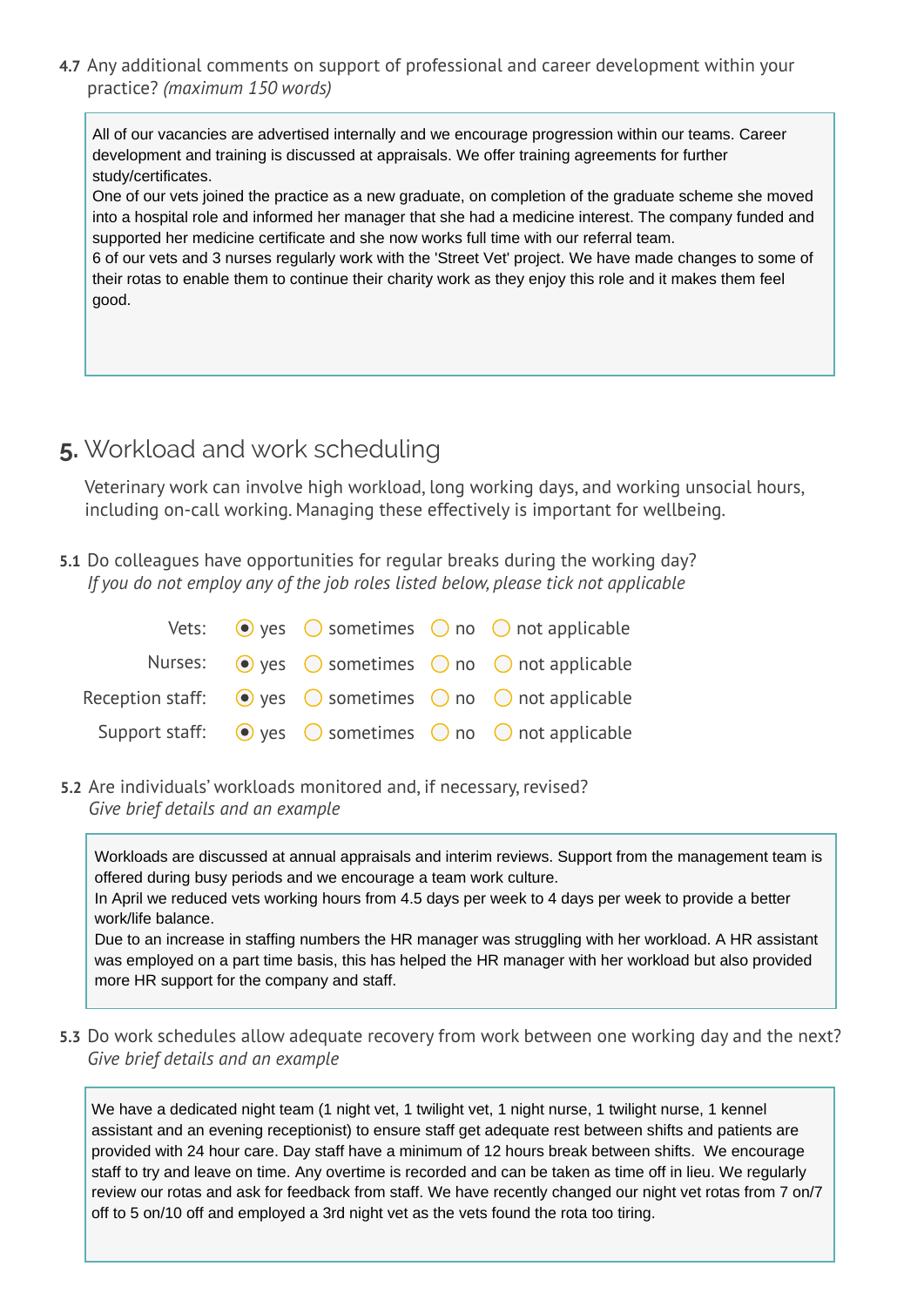**5.4** How is colleagues' work-life balance supported? *Give brief details and an example* 

We try to spread the workload between our surgeries so staff finish their shifts on time. We have a dedicated night team and we arrange locum cover for their holiday,sickness cover and xmas party. The referral on call rota is shared between the team. Personal commitments will be taken into account. We have a flexible working policy and will consider part time working hours. We have also supported sabbaticals and requests for unpaid leave.

We offer an additional day off for birthday leave and holiday entitlement increases with length of service. We have recently agreed for one of our vets to finish earlier so she can collect her child from nursery.

**5.5** Any additional comments on support of workload and work scheduling within your practice? *(maximum 150 words)*

We understand that working in a veterinary practice can be a busy, demanding role so it is important that staff get the support and rest they need. If a staff member is looking tired or feeling stressed we will discuss ways to help them and offer some time off.

We have increased our staffing levels within the hospital to help with the increase work load. We have changed the night vet rotas and day rotas to allow more time off work. This has been at a significant cost to the business but we feel it is important for vets wellbeing. We have also increased the number of nurse consulting sessions to take some pressure off the consulting vets.

### **6.** Work Demands & Work Conditions

Veterinary work can involve specific demands, such as working with distressed or discourteous clients, patient cases that are stressful, and lone working. Managing these demands effectively supports wellbeing.

**6.1** Is training in working with clients provided for team members?

|  | Vets: $\bullet$ yes $\circ$ no $\circ$ not applicable            |
|--|------------------------------------------------------------------|
|  | Nurses: $\odot$ yes $\odot$ no $\odot$ not applicable            |
|  | Reception staff: $\bullet$ yes $\circ$ no $\circ$ not applicable |
|  | Support staff: $\bullet$ yes $\circ$ no $\circ$ not applicable   |

**6.2** How are colleagues supported in the event of client complaints? *Give brief details and an example* 

We have a complaints policy that is available on our practice website. The PM, Hospital Manager and Client Care Manager deal with any client complaints, they will investigate the complaint and respond to the client promptly. They will also discuss the complaint with the team member and support them through the process.

We encourage team members to support each other with difficult cases. Following the complaint, any training requirements or change of protocols are discussed with the line manager.